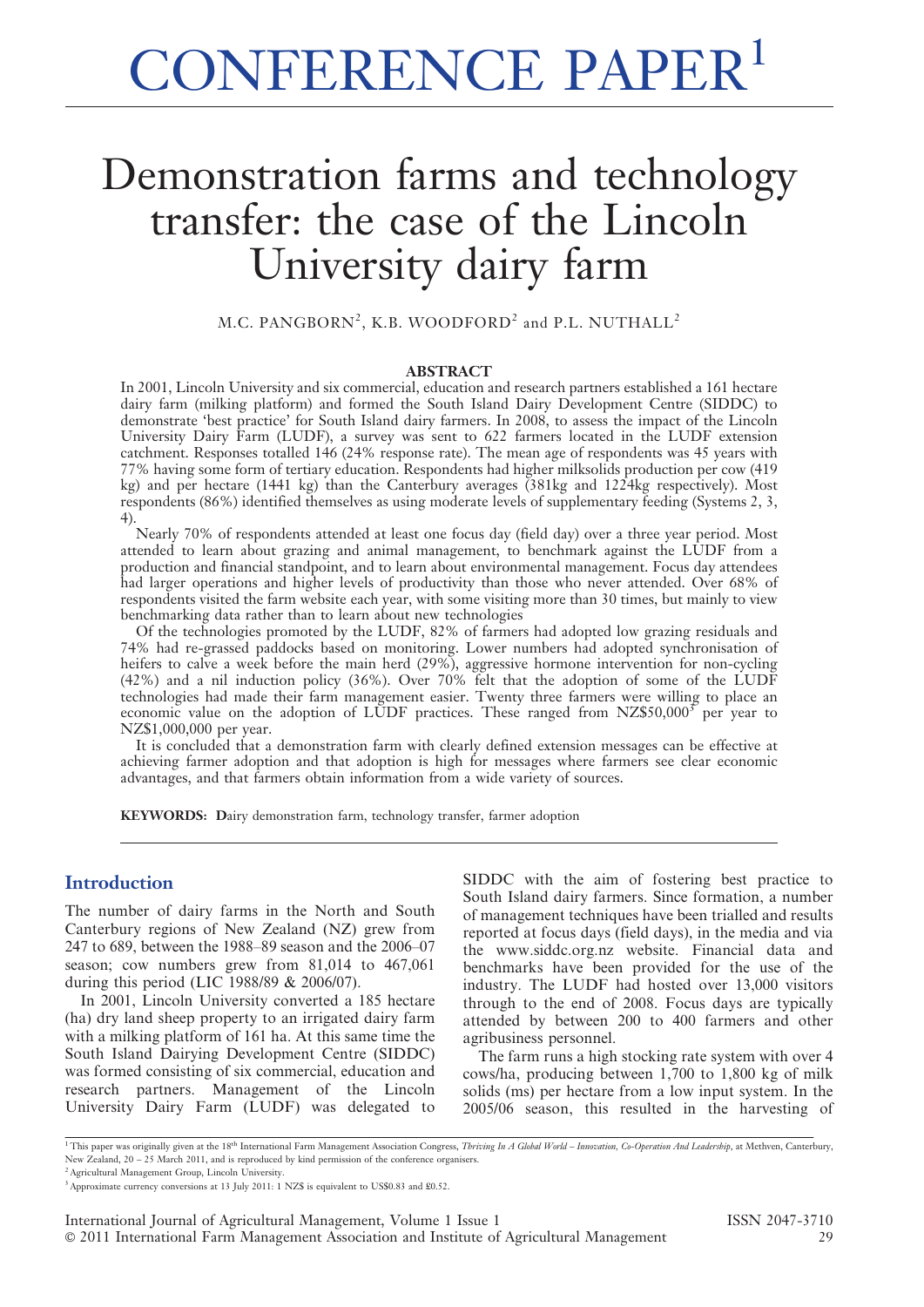Demonstration farms and technology transfer **Pangborn et al.** Pangborn et al.

approximately 16t dry matter (dm) of pasture per ha and an operating profit of NZ\$2,240<sup>4</sup>/ha at a NZ\$4/kg ms payout. This compared favourably with the industry's 'Dairy Base' benchmarks which showed an average operating profit of NZ\$1,406 for the Marlborough/ Canterbury areas (personal communication, van Bysterveldt and Christie 2006<sup>5</sup>).

The key objectives for the LUDF as listed on its website (SIDDC 2007) were:

- 1. To develop and demonstrate world-best practice in dairy farm systems and to transfer them to dairy farms throughout the South Island;
- 2. To operate as a joint research centre with Dairy $NZ^6$ , where the practical application of new technologies and on-farm forage production systems can be tested and developed;
- 3. To use the best environmental monitoring systems to achieve best management practices under irrigation, which ensure that the industry's 4% productivity gain target is achieved in a sustainable way and that the wider environment is protected;
- 4. To continue the environmental monitoring programme and demonstrate technologies that will ensure that the 3-year rolling average concentration on nitrate-N in drainage water from below the plant root zone remains below the critical value (16mg N/L) that is specified in Environment Canterbury's (ECan) proposed regional rule as requiring reduction (Rule WQL18);
- 5. To operate an efficient and well organised business unit.
- 6. To provide a commercial return on adjusted capital value to Lincoln University, and a defined benefit to each of the stakeholders;
- 7. To create and maintain an effective team environment at policy, management and operational levels;
- 8. To assist Lincoln University to attract top quality domestic and international students into the New Zealand dairy industry.

In June of 2008, a postal survey was conducted of dairy farmers in the LUDF's catchment area. The objective of the survey was to determine the demographics of farmers in the area and to gauge whether farmers had adopted the technologies demonstrated by the LUDF.

# **Methodology**

The Livestock Improvement Corporation (LIC) provided a mailing list of dairy farmers in the prescribed areas. Nearly all farmers deal with the LIC in terms of herd testing, herd recording and/or artificial insemination of their herds. Initially 689 contacts were identified by the LIC; however this was reduced to 622 through the elimination of multiple ownership farms. A four page questionnaire was prepared by SIDDC and staff from the Agricultural Management Group at Lincoln University. The questionnaire was reviewed by Consulting Officers and Business Managers from

<sup>4</sup> XXXXXX

ISSN 2047-3710 International Journal of Agricultural Management, Volume 1 Issue 1 30 ' 2011 International Farm Management Association and Institute of Agricultural Management

DairyNZ and a select group of dairy farmers. The Human Ethics Committee of Lincoln University reviewed the proposal and approval was granted on June 16, 2008.

A total of 146 responses were received by August 1, 2008 (24%). The data was analysed by staff in the Agricultural Management Group of Lincoln University using the software SPPS 15. Reported correlations are significant at  $p<.05$  unless denoted otherwise.

# **Results**

## **Demographics**

The majority of respondents identified themselves as Owner/Operators (73%), with 50/50 Sharemilkers constituting  $17%$  (a system where the sharemilker owns the cows) and the balance farm managers. A large proportion (43 %) had attended University, with a further 24% receiving training after high school through Polytechnics or the Agriculture Industry Training Organization. The mean age was 45 years and 81% lived within 150 kilometres of the LUDF.

The farmers' milking platform ranged from 50 hectares to 1,400 hectares, with 239 hectares being the mean. Cows milked ranged from 130 to 5,000, with a mean of 611. The average cow as estimated by farmers weighed 480 kg, which would indicate that the majority of herds were tending towards Friesians. However, 38% of farmers believed that their cows weighed less than 400 kg which indicates that these herds have a Jersey base.

Production per cow averaged 419 kg ms and the farms produced 1,441 kg ms per ha. An average for the areas derived from LIC 2006–07 statistics, shows production of 381 kg ms per cow and 1,224 kg ms per ha.

In New Zealand it is common to classify farm intensity according to the levels of supplements imported to the property (Dairy NZ 2010, p. 5) during the milking season (not including feed or grazing for young stock). Most farmers (35%) felt they were running a system 3 farm (10% to 20% imported feed). As farm systems intensified from system 1 (no imported feed) to system 5 (25–55% imported feed), the farms milked more cows, produced more ms per cow and more ms/ha. As systems intensified, farmers were less likely to attend LUDF Focus Days to learn about grazing and animal management techniques.

The number of cows milked and hectares farmed were both significantly correlated with level of education and the number of cows milked and hectares farmed. Age and lower educational achievements were both negatively correlated with ms/ha. Ms/ha increased with herd size.

When asked to rate seven possible reasons for farming from 1 (very important) to 5 (not at all important), the highest rated were ''cash profit'' and ''being their own boss'' (Table 1).

Those farming for capital gain had a significant negative correlation with the aesthetic side of farming (lifestyle, quality stock, good place for a family).

The majority of respondents (68%) used the services of a professional consultant.

<sup>&</sup>lt;sup>5</sup> Adrian van Bysterveldt was the DairyNZ Business Developer assigned to the LUDF and Richard Christie was the Business Manager of SIDDC

<sup>&</sup>lt;sup>6</sup> DairyNZ is the industry good research and extension body in New Zealand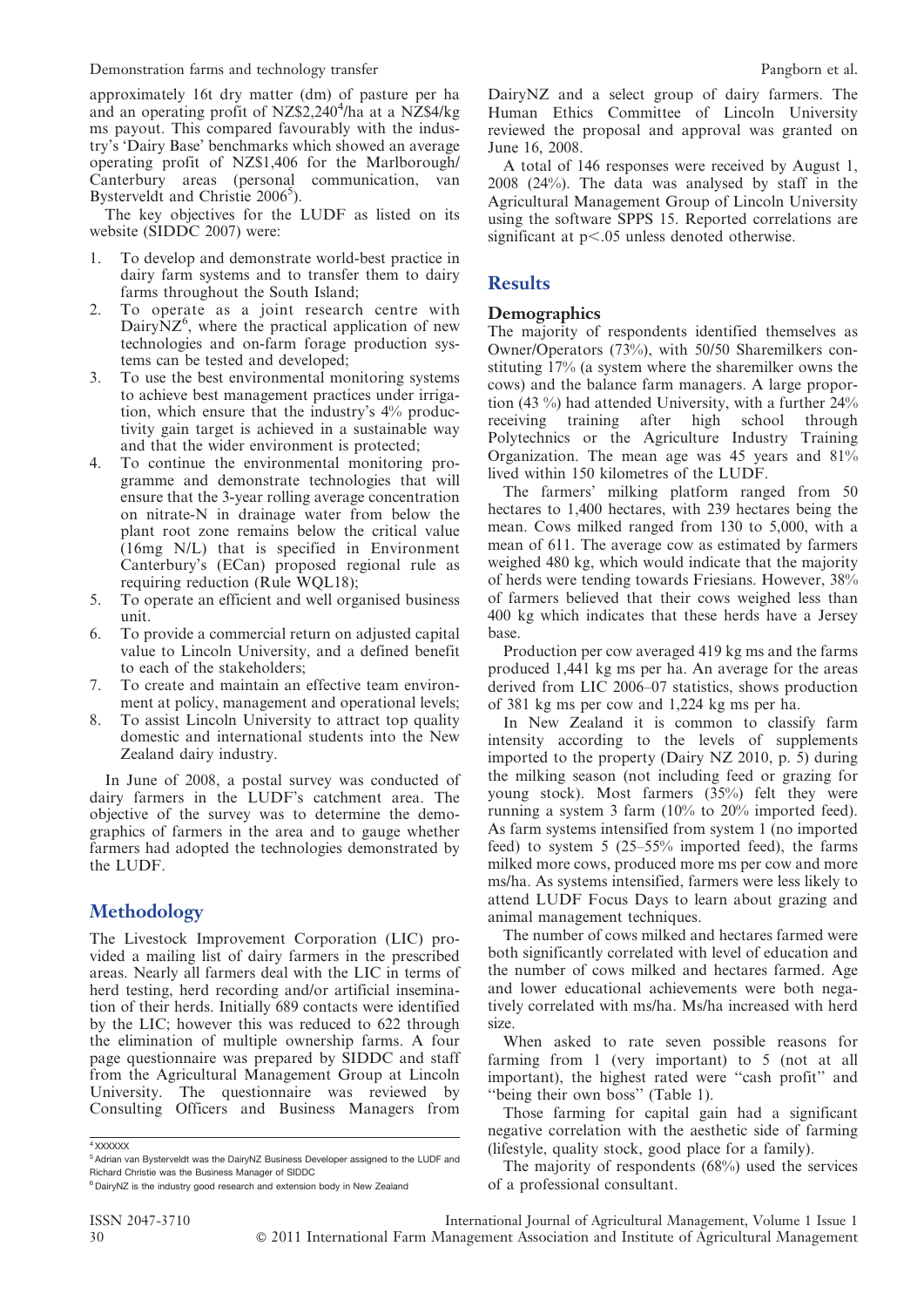#### 1 2 3 4 5 Mean rating Cash profit (  $\begin{array}{|c|c|c|c|c|c|c|c|} \hline \end{array}$  64 | 27 | 7 | 2 | 0 | 1.47 Own boss | 61 | 27 | 8 | 4 | 1 | 1.57 Lifestyle | 43 | 35 | 17 | 3 | 2 | 1.85 Family | 47 | 30 | 15 | 7 | 1 | 1.85 quality stock  $\begin{array}{|c|c|c|c|c|c|c|}\n\hline\n\text{Quality stock} & 42 & 35 & 19 & 3 & 1 & 1.86 \\
\text{Working outside} & 39 & 30 & 23 & 6 & 3 & 2.03\n\end{array}$ Vorking outside  $\begin{array}{|c|c|c|c|c|c|c|c|} \hline 39 & 30 & 23 & 6 & 3 & 2.03 \\ \hline \text{Capital gain} & 36 & 29 & 31 & 2 & 3 & 2.08 \\ \hline \end{array}$ Capital gain | 36 | 29 | 31 | 2 | 3 | 2.08

#### Table 1: Reasons for farming (percentage of respondents)

 $1=$  highly important,  $5=$  not at all important

#### Awareness of the messages of the LUDF

For the purpose of the survey, staff associated with SIDDC identified a number of messages that they felt had been stressed by the LUDF in its extension activities. Farmers were asked to identify awareness of these messages by indicting 'yes or no' (Table 2).

Table 2: Percentage of farmers indicating awareness of LUDF extension messages

| Low grazing residuals                       | 89% |
|---------------------------------------------|-----|
| Pasture monitoring                          | 80% |
| Nutrient and environmental management       | 64% |
| Irrigation monitoring                       | 47% |
| Re-grassing of pastures based on monitoring | 41% |
| Use of reproductive technologies (treating  | 34% |
| anoestrus cows, synchronizing heifers       |     |
| Once a day milking during calving           | 21% |
| Once a day calf feeding                     | 9%  |
|                                             |     |

# Farmer's interaction with the LUDF and other sources of information

An analysis of LUDF focus day attendance over three seasons (Table 3) showed that in each season over 30% of respondents did not attend any focus days. A very small percentage attended all four focus days in a season.

Of those participating in Focus Days, 80% indicated that they attended to learn about farming with low grazing residuals, 79% to learn how the LUDF is performing, 76% to compare their farms to the LUDF, 65% to learn about environmental management at the LUDF, 61% to learn about the latest animal management techniques, 58% for the financial information provided, 36% to meet other farmers and have a day off of the farm and 13% to meet agri-business personnel.

Table 4 analyzes information from those who had attended the focus days at least once over the three years versus those who had not attended the focus days. Dairy farmers attending had larger farms, milked more cows and had higher levels of production.

| Not used           | 32% |
|--------------------|-----|
| $1-10$ times       | 42% |
| $11-20$ times      | 8%  |
| $20 - 30$ times    | 4%  |
| more than 30 times | 15% |
|                    |     |

SIDDC operates a website which provides information on the operation of the LUDF, including the weekly farm walks, data collected and financial performance. Farmers indicated that their usage of the website during a year was as follows:

Although there was a positive correlation to attendance at field days and use of the website, those visiting the website did not do so to learn about the LUDF messages, but rather to monitor how the farm was performing.

Respondents were asked to rate seven sources of information for their contribution to the farmers learning about new technology and innovations using a scale from 1 (very important) to 5 (not at all important) (Table 5). All sources were rated highly except for sales representatives.

## Have farmers adopted the messages?

Low grazing residuals as practiced by the LUDF have been adopted by 82% of respondents, although 15% of

Table 3: Attendance at LUDF Focus Days (percentage attending number of days)

| year                          |                | day            | 2 days         | 3 days   | 4 days | <b>Mean</b>              |
|-------------------------------|----------------|----------------|----------------|----------|--------|--------------------------|
| 2005-06<br>2006-07<br>2007-08 | 32<br>35<br>37 | 23<br>19<br>32 | 20<br>24<br>19 | 18<br>20 |        | 1.4<br>1.4<br>-4<br>ı. I |

Table 4: Demographic and production levels of farmers attending and not attending LUDF Focus Days

|                                                                          | Ha farmed                       | <b>Cow numbers</b>                    | Ms/cow                                    | Ms/ha                                   |
|--------------------------------------------------------------------------|---------------------------------|---------------------------------------|-------------------------------------------|-----------------------------------------|
| Non-attenders ( $n=29$ )<br>Attenders ( $n = 113$ )<br><b>Difference</b> | 211<br>247<br>+36 ha<br>P < .20 | 686<br>856<br>$+170$ cows<br>P < 0.08 | 401<br>422<br>$+21$ kg ms/cow<br>P < 0.03 | 1,370<br>1.454<br>$+84$ ms/ha<br>P < 17 |

International Journal of Agricultural Management, Volume 1 Issue 1 ISSN 2047-3710 ' 2011 International Farm Management Association and Institute of Agricultural Management 31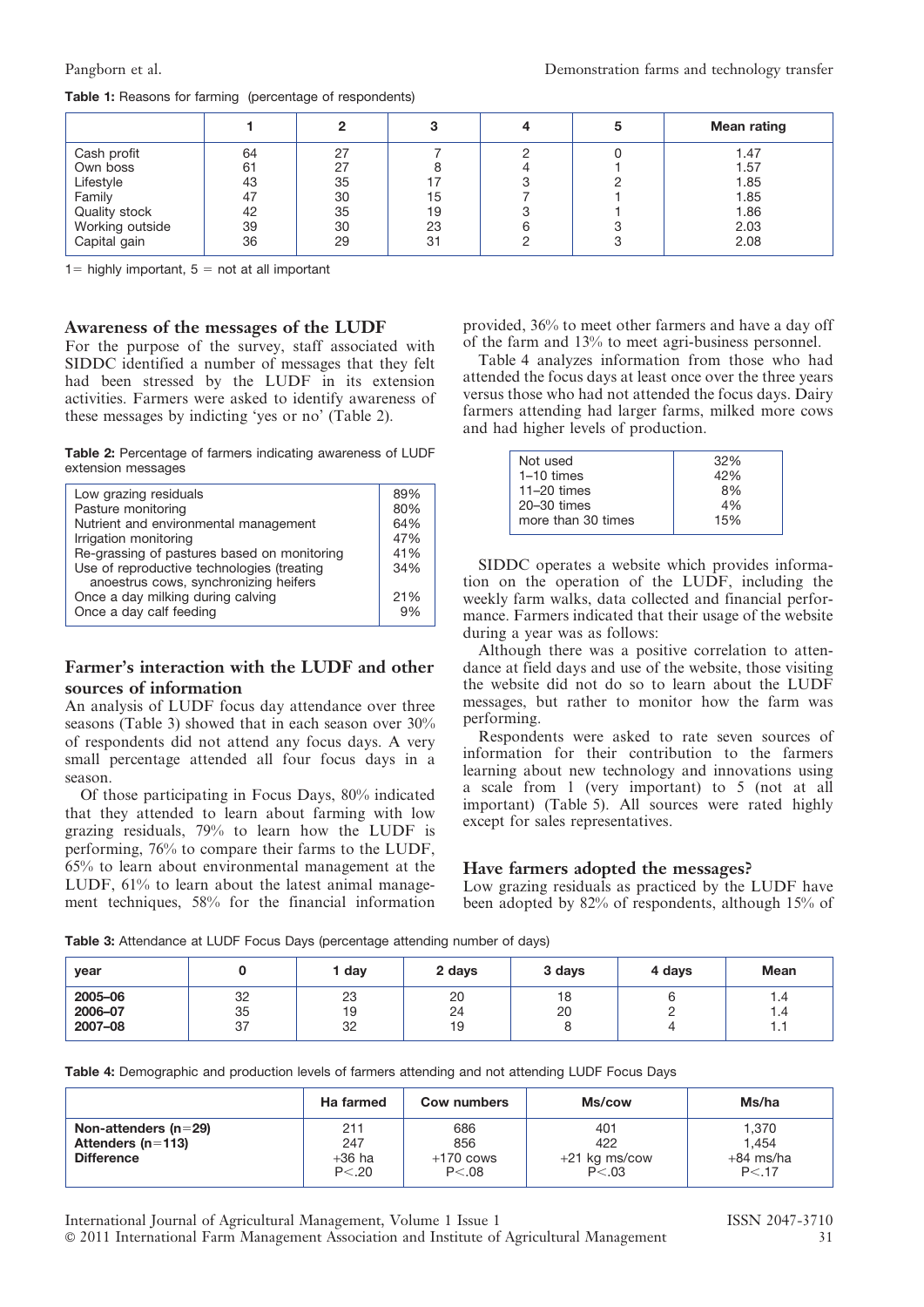|               |               | Percentage for each rating level |    |    |    |    |                |
|---------------|---------------|----------------------------------|----|----|----|----|----------------|
| <b>Source</b> | Responses (n) |                                  | 2  |    |    |    | Mean<br>Rating |
| Demo, farms   | 135           | 33                               | 40 | 20 |    |    | 2.09           |
| DairyNZ       | 136           | 32                               | 44 | 17 |    |    | 2.10           |
| Other farmers | 134           | 31                               | 36 | 26 | 6  |    | 2.10           |
| Media         | 135           | 31                               | 31 | 26 |    | 5  | 2.25           |
| Consultants   | 138           | 28                               | 38 | 17 | 9  | 9  | 2.36           |
| Conferences   | 131           | 22                               | 33 | 31 | 10 | 5  | 2.44           |
| Sales reps.   | 131           |                                  | 16 | 24 | 20 | 36 | 3.69           |

Table 5: Farmers rating of sources of information (percentages).

 $1=$  highly important,  $5=$  not at all important

the survey respondents said that they had always followed this technique. Ten respondents did not follow the practice as they felt that their cows would not be fully fed.

Re-grassing based on the measurement of poor performing paddocks had been adopted by 74% of respondents; however 25% of respondents included as adopters reported that they had always re-grassed. It appeared from the answers provided, that the question may have been mis-read as ''Do you re-grass'', rather than ''Do you re-grass based on the measurement of poor performing paddocks.

The policy of synchronizing heifers to calve one week before the herd had only been adopted by 29%. Those who had adopted the process did so to get heifer calving finished early and to give heifers more time to cycle. The main reason for not adopting was that heifers are grazed off the property and it was considered too difficult to operate a synchronisation programme, although a number reported that they did ''not believe in the practice''. There were positive correlations between synchronizing heifers to calve early, those who use the website and those who use consultants.

In regards to the use of hormone technology to treat non-cycling cows, 42% follow the LUDF aggressive intervention system while 58% did not. Of those following the system, nearly 50% of farmers reported that they did so to maximize cycling, conception rates and/or condense calving. Of those not following the practice, 10% of farmers said it was too expensive, 27% did not believe in the practice, 14% felt that they achieved good reproductive results through ''breeding and feeding'', 14% used other methods such as once-aday (OAD) milking, teaser bulls, etc. and 6% said that they do not have a reproductive problem in their herd.

The LUDF nil induction policy had been adopted by 36%, with the remainder continuing to use inductions as a tool. Of those adopting nil induction, 39% did so because they were philosophically opposed for animal welfare reasons. Those inducing said that they used the practice to ''tidy up'' the calving interval, grow herd numbers and reduce cow wastage. A number of sharemilkers pointed out that they needed to induce, as sharemilkers consider cows their wealth.

Twenty three farmers were willing to put an economic value on the adoption of the LUDF practices. These farmers felt that they had increased income from between NZ\$50,000 and NZ\$1,000,000 through the adoption of the various technologies.

When asked whether the adoption of LUDF technologies had made farming easier or harder, 70% felt that it had made management easier with most of the comments supporting low grazing residuals and pasture monitoring. A number of those who said it made management more difficult also commented that it was worth the effort.

# Discussion and Conclusions

Given the overall response rate of 24% to the mail out, some caution is appropriate in drawing conclusions relating to the total population of Canterbury dairy farmers. However, it is clear that those who did respond can be characterised as, in general, well educated high performing farmers who have a strong focus on cash returns and who access information from diverse sources. Amongst those information sources, the LUDF, Dairy NZ events and 'other farmers' all rated highly. Focus days and the use of the SIDDC website are complementary information sources with 68% using each. Whereas the focus days are used primarily for appraisal of appropriate technologies, the website is used primarily for ongoing benchmarking of performance, particularly relating to pasture management. Farmers are discriminating in their adoption of technology, with adoption being high for technologies that are seen as giving clear economic payoffs. Farmers who responded to the survey have larger farms, higher production per cow and higher production per hectare that industry averages for Canterbury and of those who responded; farmers who attend at least some focus days have larger farms, higher milk production per cow and higher production per hectare than non-attendees.

# About the authors

The authors are based at Lincoln University, Agricultural Management Group, Lincoln University, Lincoln 7647. Marv Pangborn (marvin.pangborn@ lincoln.ac.nz) is a dairy farmer and part-time lecturer in Farm Management at Lincoln University. Keith Woodford is Professor of Farm Management and Agribusiness at Lincoln University. Peter Nuthall is a part time Research Fellow and former Associate Professor within the Agricultural Management Group at Lincoln University